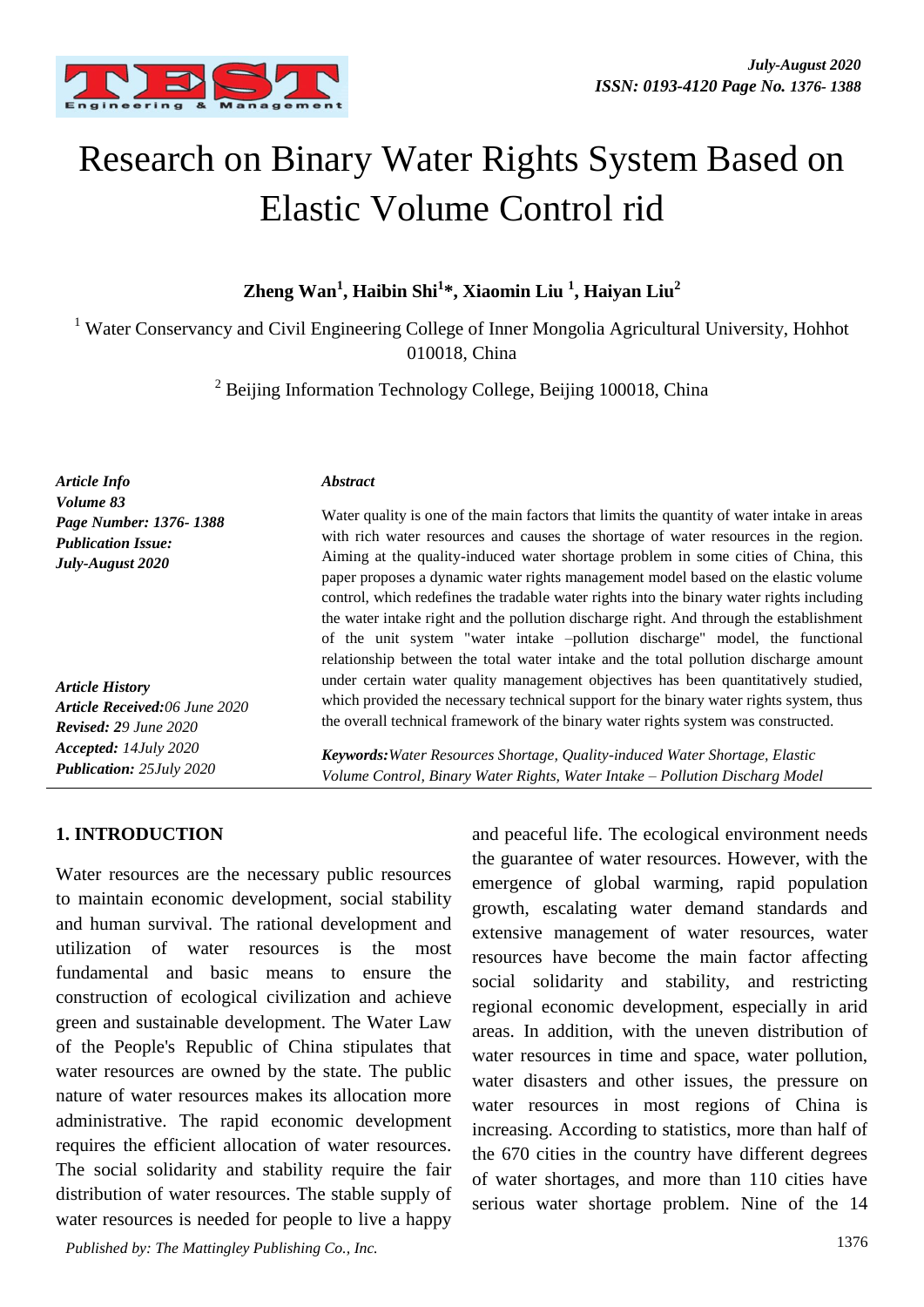

coastal open cities are seriously deficient in water, for cities such as Beijing, Tianjin, Qingdao, and Dalian have the most severe water shortage problem (Liu, 2016). It is impossible to resolve the current crisis by relying only on the means of government administration. It is necessary to explore a new way to bring regional water resources to the balance state between supply and demand.

Establishing a sound water rights transaction system is one of the important contents of China's water resources management system reform. At present, many countries and regions domestic and abroad have actively developed the water resources trading market (Carl, 2010) to promote the optimal allocation of water resources. In the past decade, domestic research on the water rights and water market has made certain progress, and the concept and characteristics of the water rights and water market have been discussed extensively. The construction and necessity of the water rights system have also been discussed, especially the contradictions arising from the distribution and practice of water rights transaction have been explored theoretically and practically. A number of studies have been carried out on the construction of water rights system and the internal mechanism, theoretical framework and operational mode of the water market for China's national conditions, which provided the foundation for further research in the water rights and water market. Wang Shucheng pointed out that the establishment of the water market is the product of the transfer of water rights, and the water market is a "quasi-market" (Wang, 2001); Hu Jilian believed that the water rights market shall be composed of the primary market (water rights wholesale and auction market) and the secondary market (water rights transfer market) (Hu, 2004); Wang Yahua elaborated on the mechanism, practical examples and policy ideas of the water market, and believed that the water market is the auxiliary tool for implementing the administrative distribution index in the current water rights allocation mechanism, and the water rights market will have large space for development (Wang, 2007).

However, considering the irreplaceability of water resources, the allocation of water resources should also rely on the power of the government to fully consider the balance of the needs of social equity and the ecological environment (Babel, 2005). The water rights transaction system is essentially a water resource allocation mechanism aimed at correcting government failure and market failure. It is a "quasimarket" approach combining administrative allocation with market allocation (Hu, 2000) (Luo, 2006) (Liu, 2016). The core and difficulty lies in coordination of the responsibility distribution between the government and the market to find the balance between efficiency and fairness.

The existing precedents for water rights transaction mainly occur in water-deficient areas. However, with the rapid development of China's economy and society, the traditional "water-rich area" has gradually showed the scarcity of water resources, which constitutes the basic premise of the establishment of water rights system and the trading market. The so-called "water-rich" is only a relative concept. From the perspective of the total amount of water resources, the water resources in the waterrich area may have surplus, but the total amount cannot be equal to the available amount. Except for water resources shortage due to the uneven distribution of time and space, the rapid increase in the total amount of pollutant discharge and the relative lag in the ability to control pollutants have also caused increasingly severe quality-induced water shortage. "Water pollution has become the disaster even more serious than the flood and drought". The contradiction between the efficient allocation of water resources and water environmental protection is particularly obvious in the water-rich area. The joint dispatch of water quantity and water quality or the allocation of water rights considering water quality factors has become a hot research topic currently (Marian, 2001) (Azevedo. 2000) (Luo, 2006). However, domestic and abroad researchers have focused on the optimal allocation of initial water rights under water quality constraints, and the simulation of water rights transaction behaviors of micro-water users, while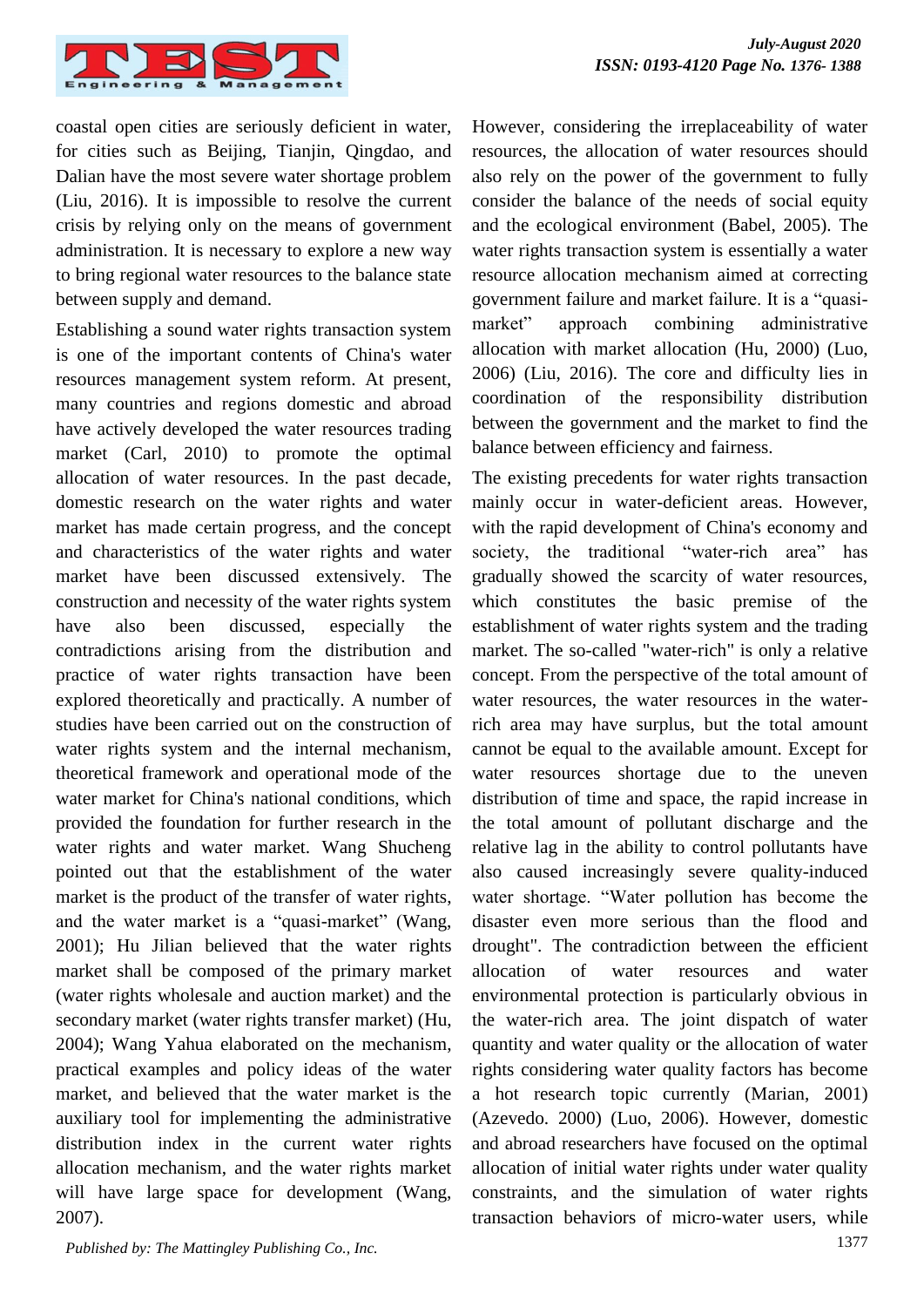

there're relatively few researches on how to improve water rights management modes from the macro level. Therefore, this paper proposes the dynamic water rights management mode of which the government and the market coordinate with each other considering the characteristics of water resources in the cities with abundant water resources.

#### **2. DEFINITION OF BINARY WATER RIGHTS**

In the late 1980s, China has gradually constructed and implemented a series of water resources management system, including water resources planning, water allocation, planned water use and quota management, water intake permit and pollution discharge permit management. Since 2005, the Ministry of Water Resources has issued several guidance documents of "Water Rights System Construction Framework", "Several Opinions on Water Rights Transfer", "Notice on Water Rights Pilot Work", and "Interim Measures for Water Rights Transaction Management" successively, and stipulated the water rights system from the aspects of water resources ownership system, water rights use system and the water rights transfer system, providing foundation for the clarity of water resources right and the realization of water rights transaction. The Water Law clearly stipulates that water resources in China are owned by the state, and the ownership is exercised by the State Council on behalf of the state. In the civil law, the ownership is one of the property rights, which includes the powers of possession, use, earnings, and punishment (Li, 2010). Therefore, under the legal system based on this, China's water rights transaction is actually to divest the ownership of water resources, with the possession retained by the state while the water use and transfer rights by the subordinates through administrative allocation, that is, the object of the transaction is the partial use right of the water resources.

In general, the right to use water resources can be divided into two types: within the rivers and outside the rivers. The right to use water outside the river is the water intake right. Once obtained, the holders of water right have full rights to use and obtain benefit, and also the rights to transfer freely except for categories like basic domestic water restricted by the state; the right to use water within the river mainly indicates ecological water, water for navigation, power generation and so on, of which it's managed by the country mainly, and there's no trading condition on the urban scale.

The definition of traditional water rights often only refers to the definition of water quantity, and ignores the water quality as the core traits of water resources. Therefore, in recent years, the water quality has been taken into the consideration of water rights. For example, Cai Shouqiu (Cai, 2002) and others believed that water right is the right system that includes water environment rights, water resources ownership, water usufruct and use rights, and other rights, emphasizing the complexity of water rights and environmental rights in environmental law; Cui Jianyuan (Cui, 2003) believed that water rights are the general term for bundle of rights, and the right of drainage is mentioned. These articles only stays on the theoretical level. In the actual management work, the definition of tradable water rights should be concise, accurate and operable. Reasonable water rights management should focus on the most core content of water resources management - water intake and pollution discharge to achieve the connection and coordination of water resources allocation and water pollution prevention and control. In fact, from the perspective of water resources value, the value diversification of water quality and water resources is closely related. The water bodies with excellent quality have many functions and can bring greater economic benefits while the water bodies with poor quality have few function and bring less benefit even negative values, and the pollution discharge, like the water intake, uses and weakens the values of the water bodies in the region. Therefore, pollution discharge is essentially the consumption of water environmental capacity and water quality value, and the pollution discharge right is essentially part of the water use rights within the river.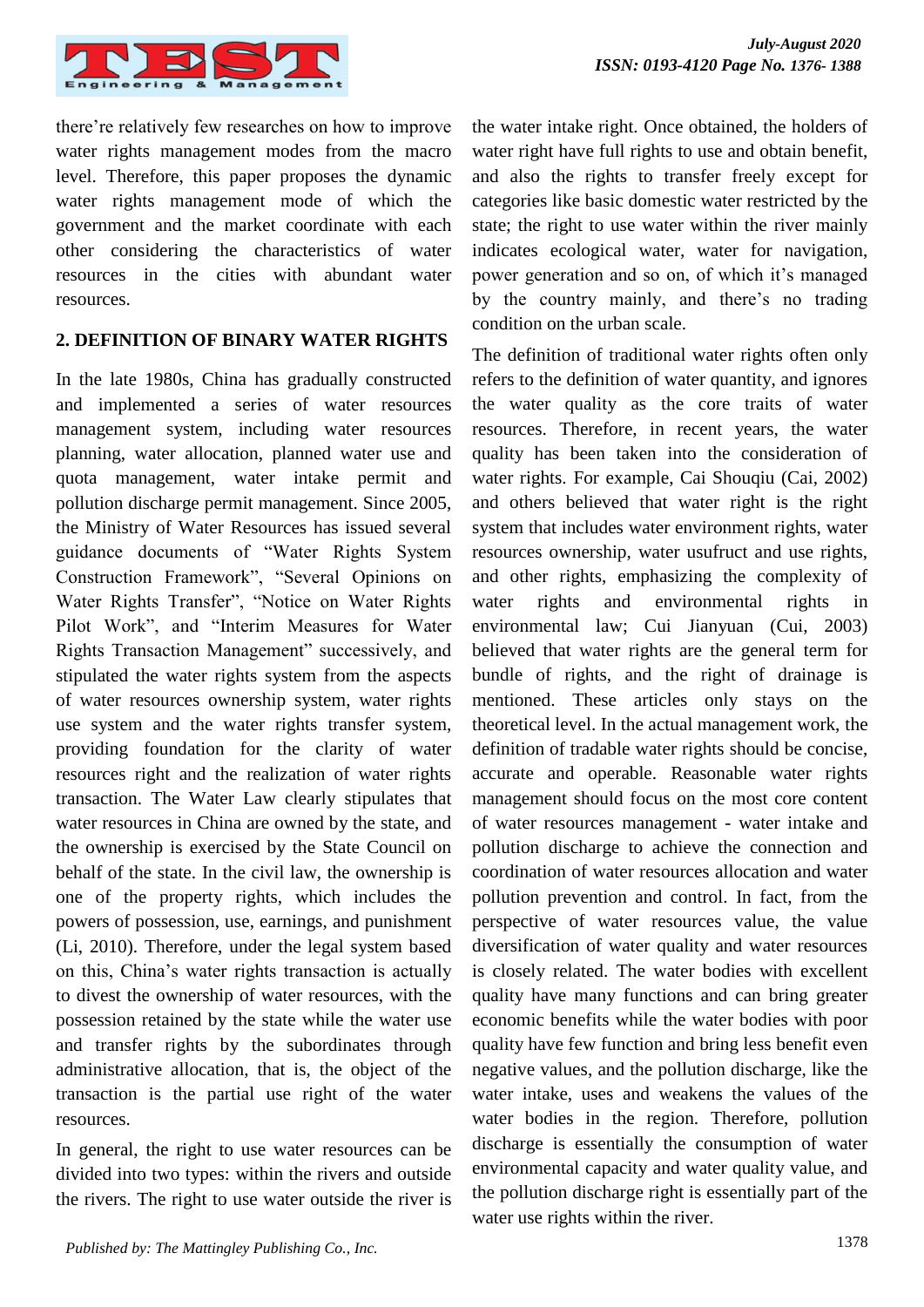

Based on the above analysis, this paper proposes to define tradable water rights as binary water rights including water intake right and pollution discharge right. The water intake right generally refers to water use right outside various rivers, including various living, production water and ecological environment water outside the river channel; the pollution discharge right, i.e. the traditional right to discharge pollutants into water bodies, is essentially partial use right for untaken water bodies. For the innerconnection between the two, this paper proposes the concept of flexible volume control. On the basis of redefining the tradable water rights, the government can realize the total amount determination and micro-control of the assignable binary water rights through the elastic volume control of the total amount of water intake and the pollutant discharge.

#### **3. DEFINITION OF BINARY WATER RIGHTS**

#### **3.1.Meaning of elastic volume control**

The control of total amount of water consumption and pollutant discharge is one of the core contents of China's current water resources management policy. Strict total volume control and water intake and discharge permit management are the basis for establishing an effective water rights system, which fully reflects the advantages of administrative control in resources management. However, the current volume management has significant drawbacks: Firstly, the separated management of water intake and pollution discharge has split the connection between water quality and water quality. There is no effective communication and coordination mechanism between the water management department and the environmental protection department, which is likely to cause a disconnection in management; Secondly, the understanding of the relationship between water quantity and water quality is insufficient, and it cannot reflect the dynamic and controllability of the total control index in the water-rich area in south China.

In the context of high-speed industrialization, the quantity of water intake and quantity of pollution discharge is just as closely related to each other as the two sides of the coin. Wang Zongzhi and others (Wang, 2010) proposed to unify the distribution of initial water quantity right and the initial pollution discharge right when studying the initial allocation of water rights in the basin, but did not conduct an in-depth analysis of the dynamic relationship between the two and improvement measures. The elastic volume control proposed in this paper refers to the fact that the total amount of water intake in the city and the total amount of pollutants discharged are not fixed. Under certain water quality management objectives in the region, the total amount of water intake and the total amount of pollutants discharged can be adjusted accordingly in certain range, if the total amount of pollutants discharged is controlled, and the quality of the water environment is improved and more water can be taken appropriately. If the total amount of pollution is large, it is necessary to strictly control or even reduce the amount of water intake. The elastic volume control is realized through the interactive adjustment between the government and the water users. Its meaning mainly includes: a) at the macro level and the large time scale, based on the market feedback after completing the determination and initial allocation of the total amount, the government dynamically adjusts the water intake right and pollution discharge right in the market through buyback and increasing sales under the premise of ensuring stability; b) at the micro level and small time scale, the water users, obtained certain water right through the initial allocation or market purchase, convert their water intake right and the pollution discharge right amount held based on their own needs within a certain control quota.

In order to study the quantitative relationship between water intake and pollution discharge, a simple and feasible water quantity and water quality joint control model-unit system "water intake pollution discharge" model is established to provide necessary technical support for elastic volume control.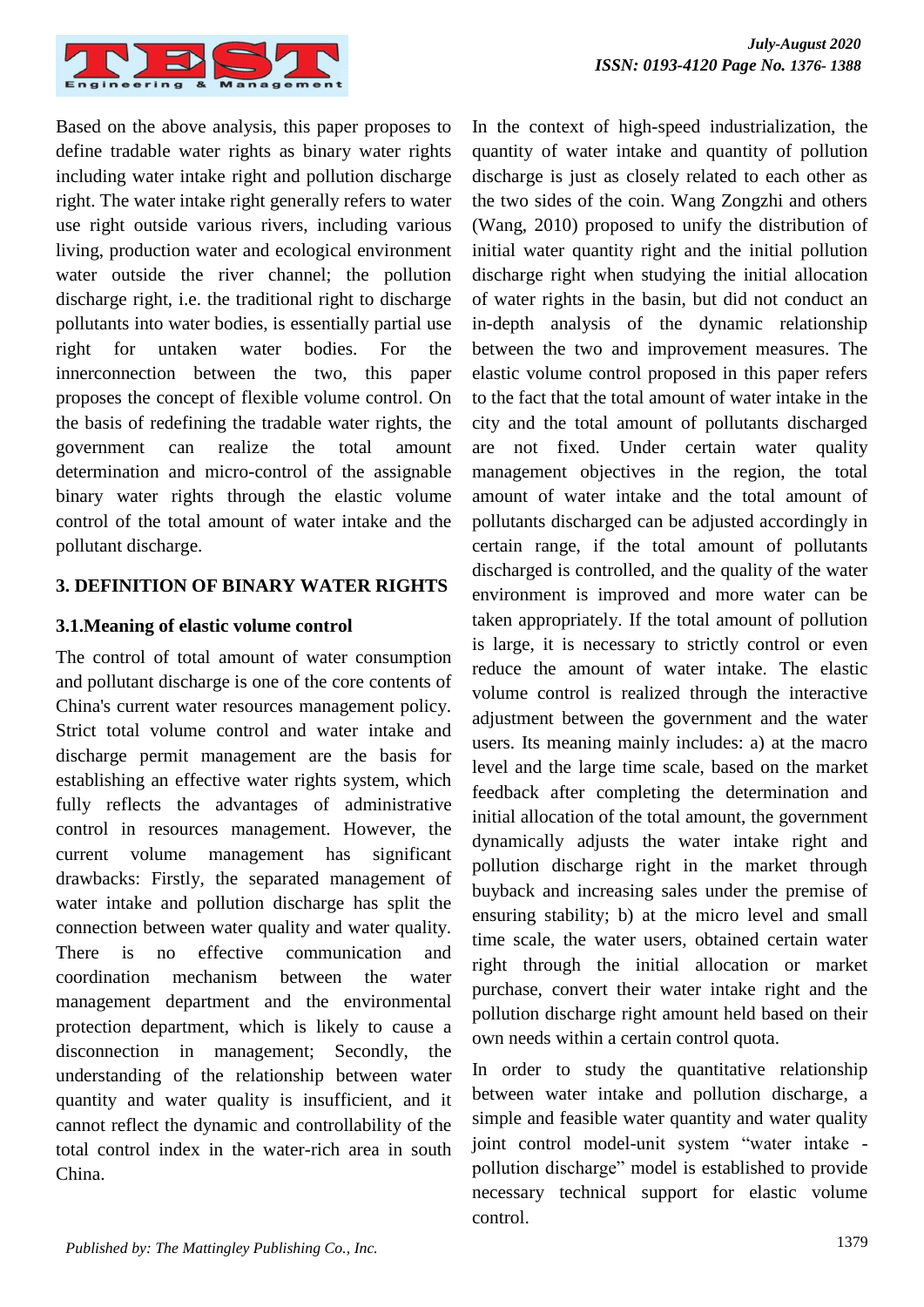## **3.2 Unit system "water intake – pollution discharge" model**

The existence of water resources in surface water bodies such as natural rivers and lakes, and the changes of water quantity and water quality with time and space are full of uncertainties and complexities. In order to focus on the study of impact of human activities, this paper generalizes the water resources system in the region into a unit system, establishes a lumped model of the unit system "water intake - pollution discharge", and adds two influencing factors of water intake and pollution discharge in the natural water quantity and quality balance equation, and studies the quantitative relationship between the quantity of water intake and pollutant discharge based on the basic principles of material balance and migration and transformation of pollutants. In practical applications, the research units should be divided according to the water functional zoning, administrative division, and distribution of water system networks and the actual needs.

The water quantity and quality changes of a unit system under human influence are shown in Figure 1. In the figure, Ri and Ci are the amount of water entering the unit system and its average pollutant concentration during the period; Rp and Cp are the local self-produced water quantity of the unit system and its average pollutant concentration, ie the concentration of the non-point source pollution; qw and Cw are the quantity of water intake and the water quality concentration of the unit system in the period respectively. The quantity of water intake includes agriculture, industry, and domestic water (covering the tertiary industry according to the old statistical standards) and the ecological water outside the river; Re and Ce are the discharge amount of the unit system and its average concentration during the period,mainly including urban domestic sewage and industrial wastewater discharged through the pipe network. Since the water structure and pollution discharge structure do not fluctuate too much during a certain research period, the change is slow and gradual; meanwhile,

considering present idea of dual control of total discharge and concentration of pollutants, there's certain proportional relationship between Re and qw, which is Re= $\alpha$ qw, where  $\alpha$  is the comprehensive discharge coefficient under certain discharge standards; Ro and Co are the water quantity flowing out of the downstream unit system and its average pollutant concentration within the time period.





There is natural water balance equation and artificial water balance equation respectively:

$$
R_i + R_p = R_o + \Delta R \tag{1}
$$

$$
R_e = q_w - q_c \tag{2}
$$

Where,  $\Delta R$  is the change of channel storage capacity and various natural losses, and qc is the water consumption.

The time scale of the model is determined according to the details of the data. It can be studied by the year, month or the floodseason and the nonfloodseason. During the study, the water quality change can be considered as stable, and the corresponding steady state model can be obtained after the boundary conditions are determined. Taking into account the basic principles of varioussources and exports and material balance during the migration and transformation of pollutants, the pollutant balance equation in the unit system is:

system is:  
\n
$$
R_i C_i + R_p C_p + R_e C_e = q_w C_w + R_o C_o + K R_o C_o
$$
\n(3)

Where, K is the comprehensive degradation coefficient of pollutants in the system.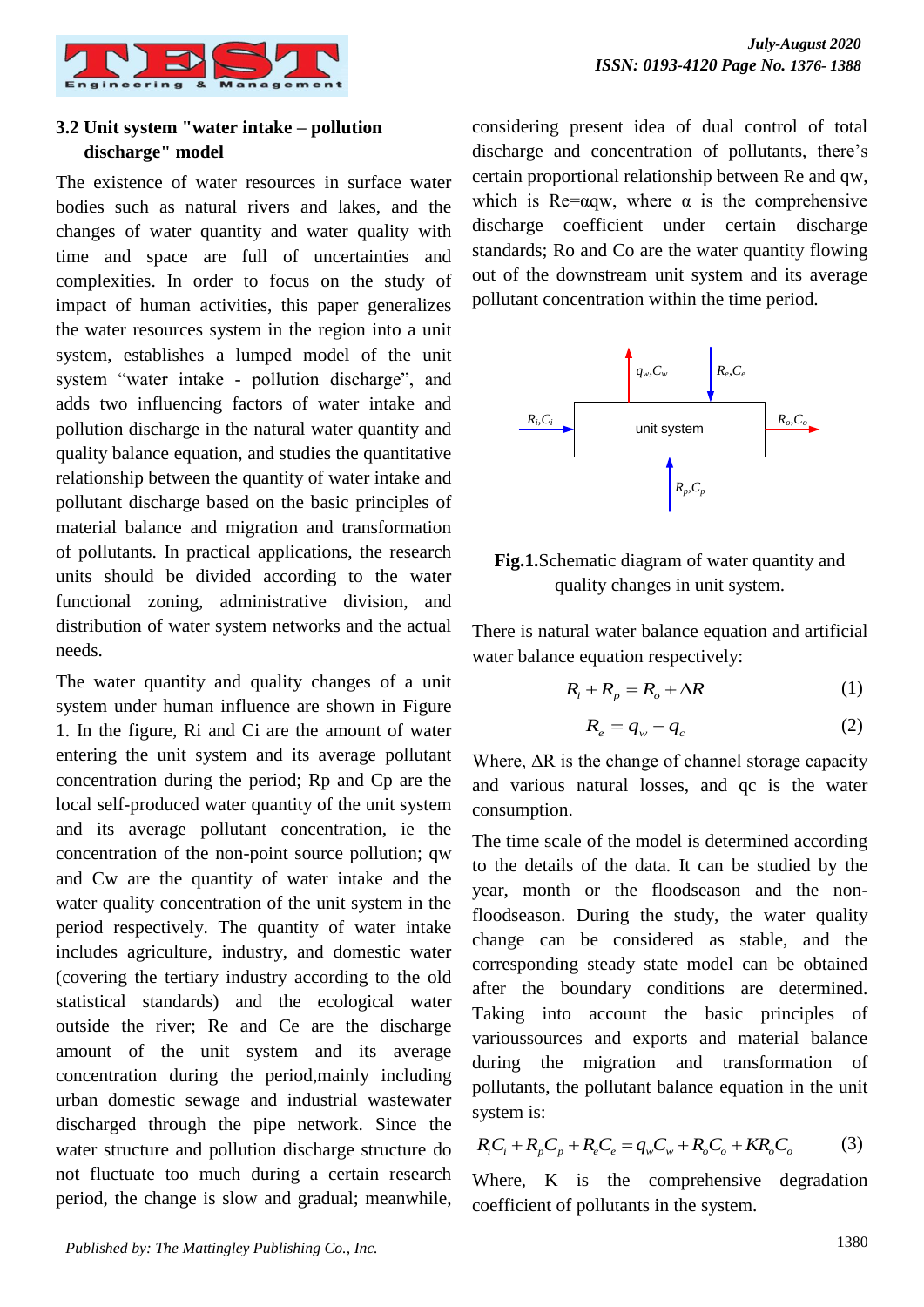

Then the maximum water intake increment and maximum water withdrawal can be calculated.When the quantity of water intake in the system increases, the pollutant balance equation should be:

$$
\begin{aligned}\n\text{intd} \text{rawal can be calculated.} \text{When} \quad & \text{the pollutant balance equation should be:} \\
R_i C_i + R_p C_p + \alpha \left( q_w + \Delta q \right) C_e = \left( q_w + \Delta q \right) C_w + \left( 1 + K \right) \left[ R_o - \left( 1 - \alpha \right) \Delta q \right] C_o\n\end{aligned}\n\tag{4}
$$

Where,  $\Delta q$  is the system water intake increment. When the runoff volume is much larger than the water intake, the change amount  $(1-\alpha)$   $\Delta q$  of Ro can be ignored.

Obviously, when Cwis less than  $\alpha$ Ce an increase of water intake quantity causes the corresponding increase of Co. In the water-rich area, the water resource recycling rate is relatively low, and the  $\alpha$ value is usually above 20%. Considering the current national pollution discharge standards and water quality standards in the water source region, this equation can be considered as accepted in water-rich area.

a.  
\n
$$
A = q_w C_w + (1 + K) R_o C_o - R_i C_i - R_p C_p
$$
\n(5)

When the water quality target of the output water from above equation is Co equal to or less than Ct,<br>  $A_i = q_w C_w + (1 + K)R_oC_i - R_iC_i - R_pC_p$  (i)

$$
A_{i} = q_{w}C_{w} + (1 + K)R_{o}C_{i} - R_{i}C_{i} - R_{p}C_{p}
$$
 (6)

Then below equation can be got:

$$
\Delta q_{\text{max}} = \frac{A_t - \alpha q_w C_e}{\alpha C_e - C_w} \tag{7}
$$

The corresponding maximum water intakeunder the current comprehensive pollution discharge coefficient is calculated with below equation:

$$
q_{\text{max}} = q_w + \Delta q_{\text{max}} \tag{8}
$$

In addition,the ecological water demand in the river(including the water maintaining the ecological balance and water for navigation function)is considered according to the certain proportion of the system's output water volume.The ecological water demand in the river can be taken as:

$$
R_s = \eta R_o \tag{9}
$$

Therefore,the maximum water intake considering ecological constraints and water quality constraints shall be:

$$
q_{\text{max}} = \min\left\{ \left(1 - \eta\right) R_o, q_w + \Delta q_{\text{max}} \right\} \tag{10}
$$

When the water intake has reached the threshold,ifneed to be continued,in order to ensure that the water quality target of the exit water meets  $Co \leq Ct$ , the pollution control process must be improved,and the comprehensive pollution discharge coefficientαunder the fixed pollution discharge standard must be reduced.When the reduction valueαis set asΔα,the pollutant balance equation should be:

$$
(\alpha - \Delta \alpha)(q_{\max} + \Delta q) = \Delta q C_w + A \tag{11}
$$

Similarly, if the water quality target of the output water volume is  $Co \leq Ct$ , the relationship between  $Δ a$  and  $Δ a$  can be obtained through below equation:

$$
\Delta \alpha \ge \alpha - \frac{\Delta q C_w + A_t}{\left(q_{\text{max}} + \Delta q\right) C_e} \tag{12}
$$

Under certain pollutant concentration standard, the decrease of αmeans the reduction of the amount of pollution discharge. Therefore, after selecting the baseline, the function relationship between the water intake increment  $\Delta q$  and the reduction amount  $\Delta Re$ of pollution discharge can be furtherly obtained under certain water inflow condition and water quality control objectives:

$$
\Delta R_e \ge R_e - \frac{A_t}{C_e} + \left(\alpha - \frac{C_w}{C_e}\right) \Delta q \tag{13}
$$

The range of the total water intake quantity in the unit and the total amount of pollutants discharged, as well as the quantitative relationship between the amount of pollutant reduction and the increment of water intake after reaching the maximum water intake amount, can be obtained as one of the data supporting for the elastic volume control, based on the current status of the annual data.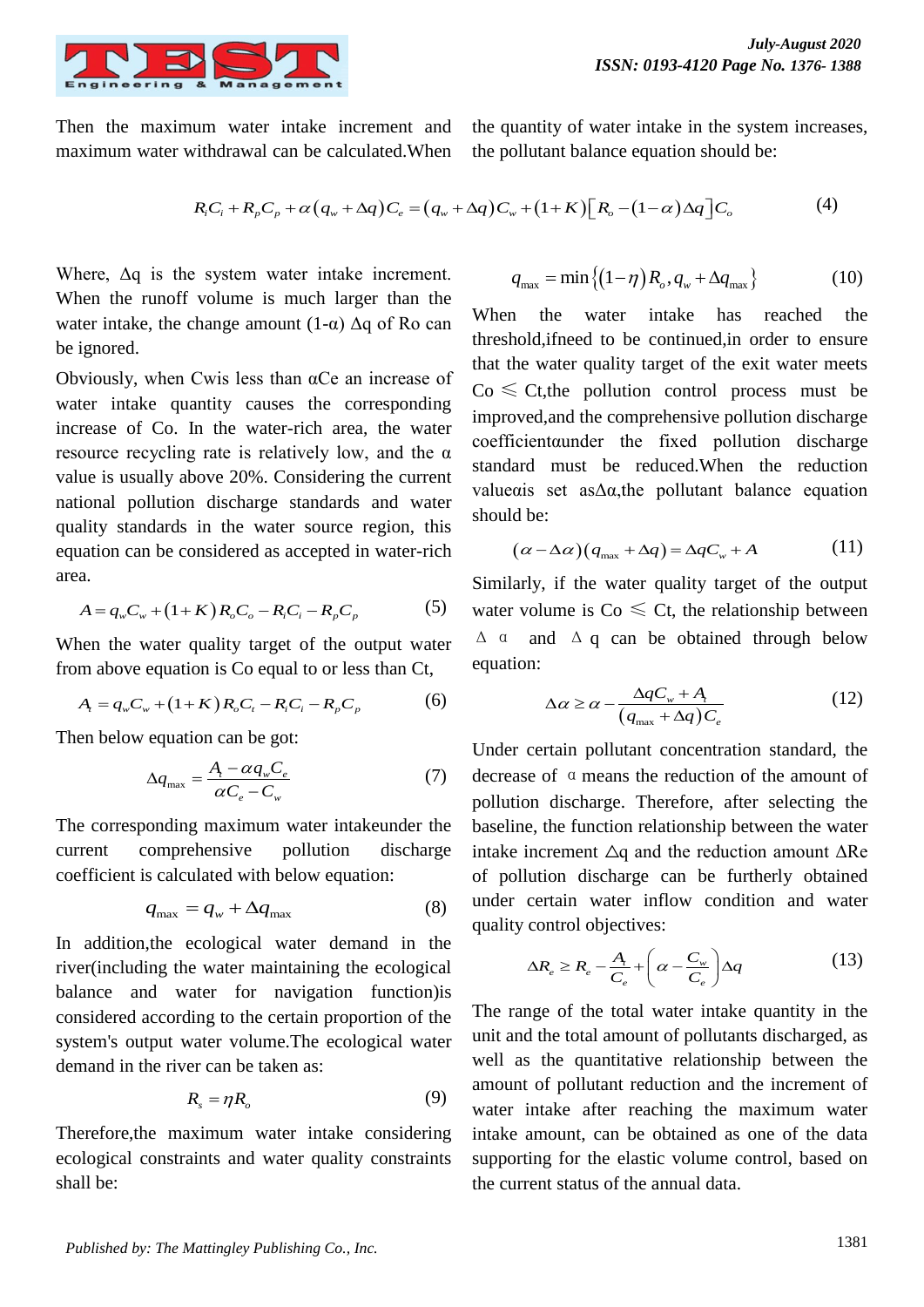

# **4. CONSTRUCTION OF THE BINARY WATER RIGHTS SYSTEM**

The construction of the binary water rights system can be divided into the following four steps: a) the definition of tradable water rights and the improvement of legislation; b) the determination of the total amount of water rights allocation; c) the initial allocation of water rights; d) the transfer of water rights. Its technical framework is shown in Figure 2.

The clear definition of tradable water rights is the premise of establishing an effective water resources management system. In the process of constructing the binary water rights system, the relevant legislation should be improved first, and the power range of various water resources use rights and the rights and obligations of water users should be clarified. Stable use rights and transfer rights shall be granted to the holders with the right to intake water and discharge pollutants within the allowable period. This has been initially analyzed in the above paragraphs, and further discussion will be made in the following paragraphs on the determination of the total amount of water rights, the initial allocation of water rights, and the transfer of water rights.

# **4.1 Determination of the total amount of water rights**

The assessment of the total amount of water rights that can be allocated is the basis for the initial allocation and transactions of water rights. It is necessary to fully collect hydrological and water quality monitoring data and historical water and pollution discharge data in the region, and determine the appropriate range of water intake rights and total discharge rights according to the water quality management objectives of the water function zone,based on the principle of elastic volume control with unit system "water intake - pollution discharge" model. However, the determination of final allocation of water rights is linked with the initial allocation of water rights. In the verification of the status quo and forecasting, the regional economic and social development planning and ecological protection and restoration planning will be used to formulate the distribution plan, and the specific evaluation index system will be established according to the characteristics and main problems of local water resources for the evaluation and screening of the program (generally it can be based on efficiency, fairness and sustainability). And the final allocated water intake rights and pollution discharge rights is determined through continuous feedback and adjustment during this process.

For the influencing factors of the main natural and socio-economic development affecting the water intake right and the total amount of pollutant discharge rights, the provided distribution plans may include hydrological scenarios, water conservancy construction scenarios, water saving scenarios, sewage scenarios and industrial planning scenario factors (see figure 3).And the sub-programs is formed through reasonable combination of the actual needs with the guidance of relevant planning, to analyze the appropriate initial allocation of water rights and the total amount of water rights allocated from both perspectives of supply and demand.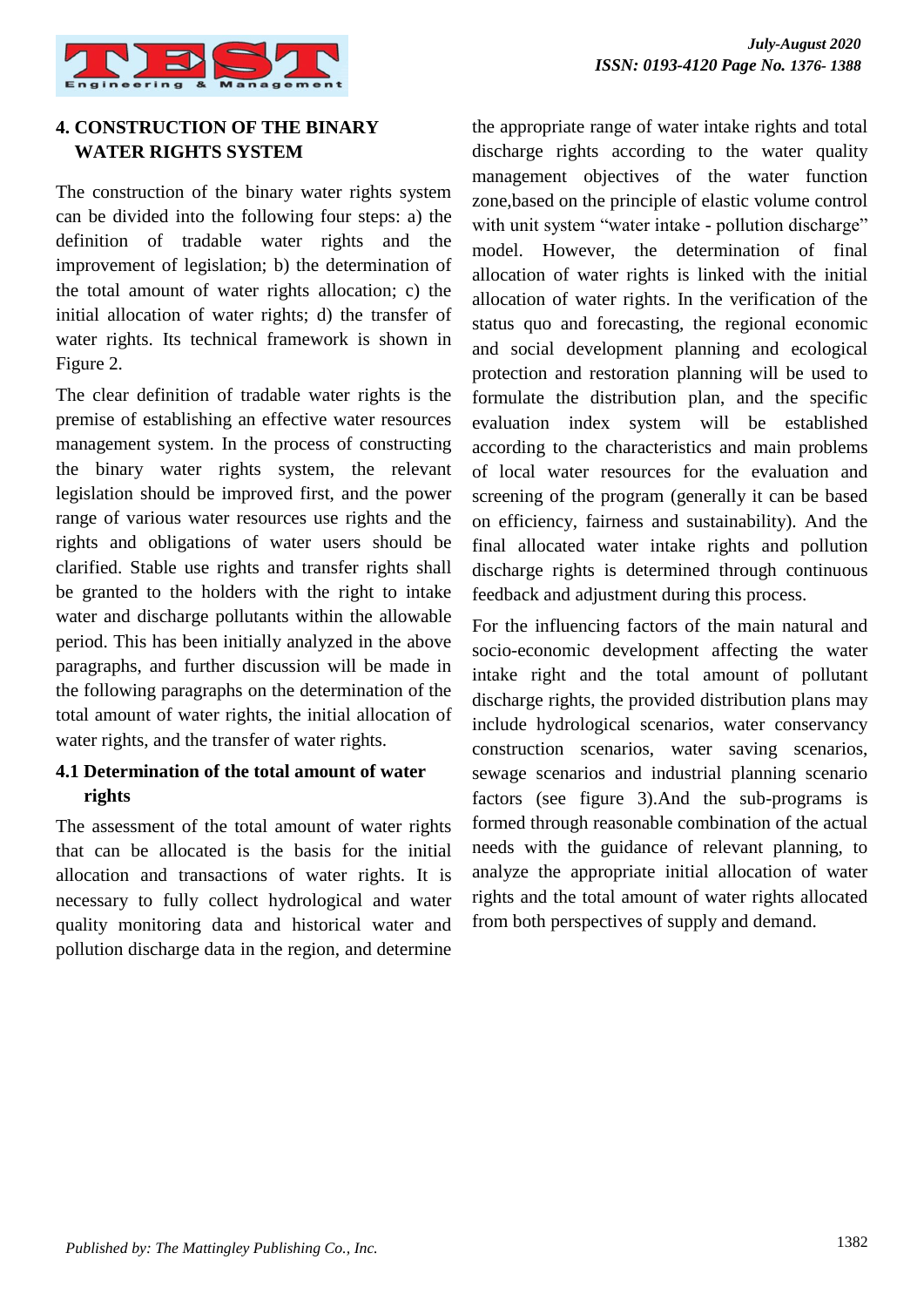



**Fig.2.**Technical framework of the binary water rights system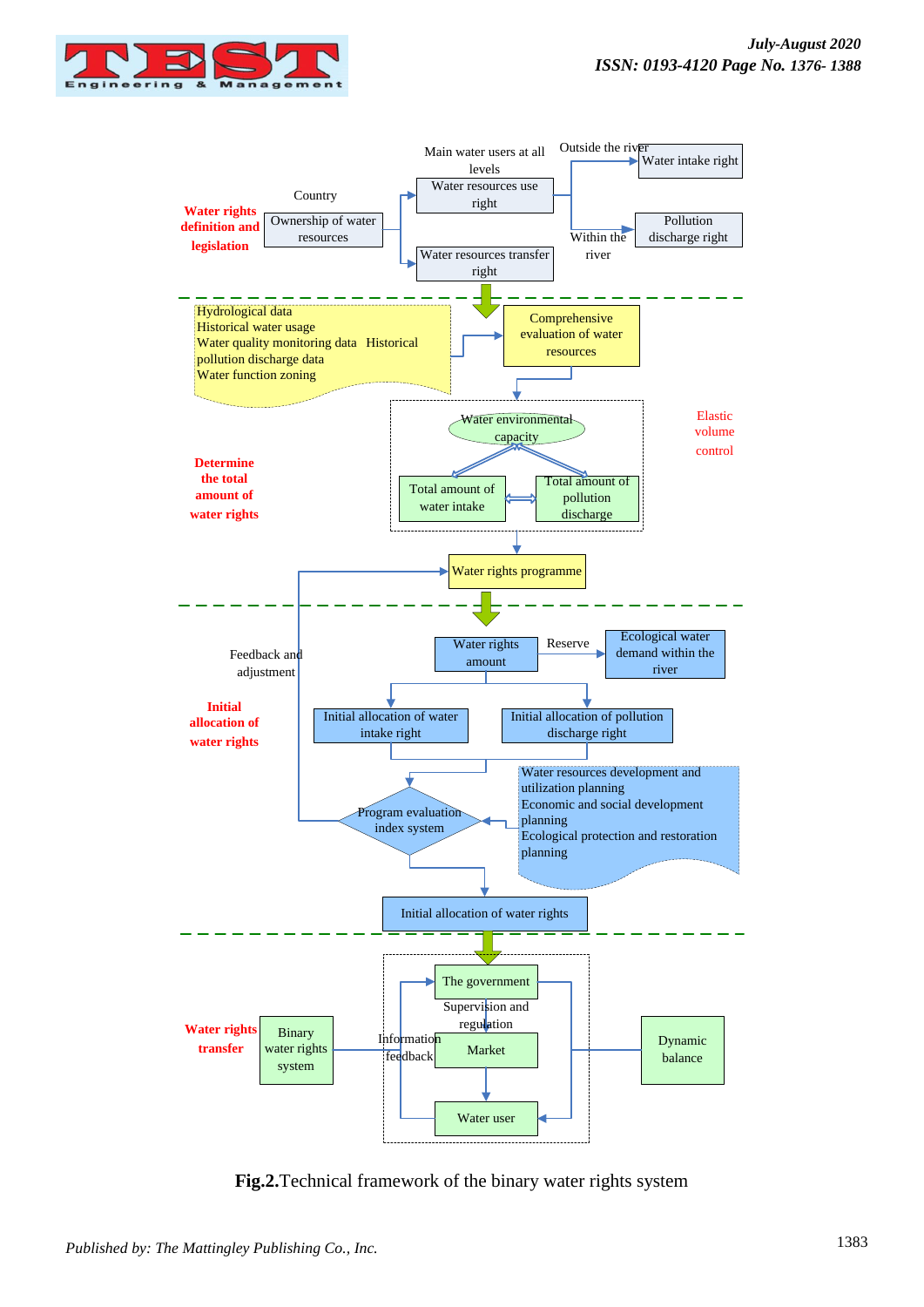



**Fig.3.** Schematic diagram of the initial allocation of binary water rights

# **4.2 Initial allocation of water rights**

The purpose of the initial allocation of water rights is to clarify the subject and object of water rights, and to achieve the privatization of water use rights to certain extent, which is the springboard from pure administrative allocation to market allocation under government regulation. Considering the difference in the nature of the water intake right and the pollution discharge rights, the allocation principle of the two is different and should be treated differently.

 $\triangleright$  Initial allocation of water intake right

The initial allocation of water intake right should follow the following basic principles:

Fairness and efficiency while fairness is priority. Water resources are the basic resources for maintaining human survival. Considering the basic requirements of politics and ethics, the allocation of initial water rights should follow the principle of fairness and efficiency.

Respect for customs while compliance with planning. On the one hand, it should fully consider the informal constraints such as water consumption habits in the target area, step by step to reduce the implementation cost; on the other hand, it should be based on the forecast of water supply and demand of the target area, and coordinated with related urban planning.

Layered and orderly. It means: a) horizontal classification, there're three categories in the city:

domestic water, production water and ecological water. The basic domestic and ecological water must be guaranteed first, and for production water, the consideration for industry with high water consumption efficiency shall be prioritized; b) vertical classification. According to the importance and time sequence of water demand, the water consumption can be divided into three categories: basic water, water for development and water for high level of development, of which its priority is reduced orderly.

 $\triangleright$  Initial allocation of pollution discharge rights

For the allocation of initial pollution discharge rights, most scholars tend to the compensated allocation methods such as auctions. For example, Cramton and Kerr concluded that the auction method is more advantageous than the free method when studying charcoal transactions. Considering the current market conditions and institutional basis of China, the appropriate approach should be further deepen and improve the emission system, and conduct the initial allocation of pollution discharge rights through the government pricing and enterprise purchase.

The selection of pollutant control should be flexible according to the actual situation of each region. Theoretically, the pollutant types should be comprehensive but usually is appropriate to choose one or two major pollutants that affect the water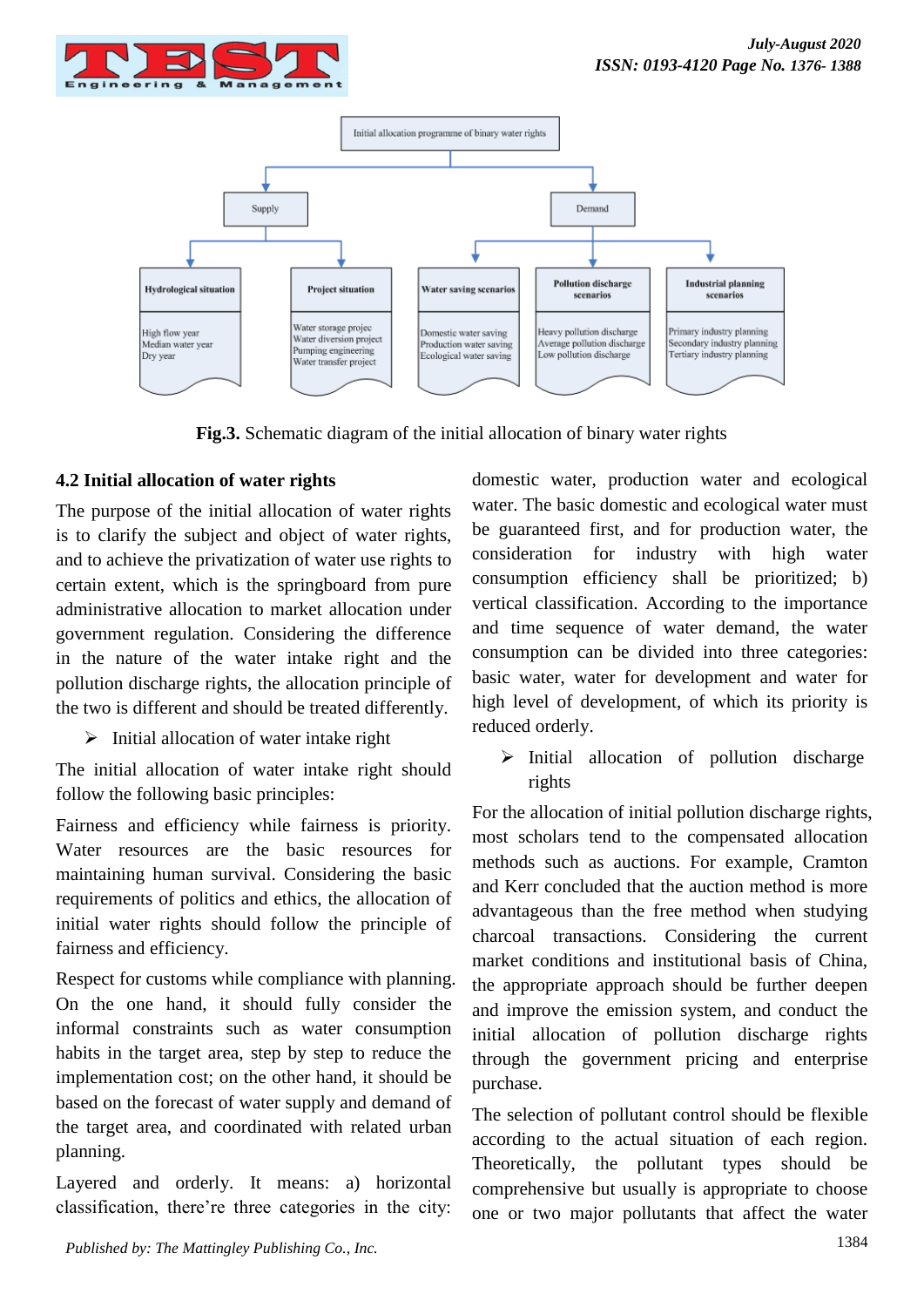

quality, such as ammonia, nitrogen or COD, due to the limit of the operating cost.

#### **4.3 Transfer of water rights**

 $\triangleright$  Ways of water rights transfer

In the process of constructing the binary water rights system, it should be fully integrated with the existing system. In the transitional stage, two small markets can be established firstly, and the transaction market of water rights and pollution discharge right should be developed on the basis of water intake permit management and sewage permit management. And in order to promote the transfer of water rights and the realization of elastic control, this paper proposes to establish the water rights conversion system based on traditional water rights transaction. The government can set the value relationship, the allowable amount and the relevant execution rules for the conversion between the water intake right and the pollution discharge right in the region according to the current water resources utilization level and total index, allowing the water rights holder to convert the water rights held according to its own needs. That is the binary water rights, which includes: the water intake right trading market, the pollution discharge rights trading market, and conversion of the water intake right and the pollution discharge right.

This combined transfer method is not a simple combination of traditional water right transaction and emission trading, but an organic combination based on the internal connection. Its advantages mainly include:

It is conducive to the government's macromonitoring and dynamic regulation of the overall water use, and promotes the joint optimal allocation of water resources and water environment capacity. The two markets are paralleled. The government as the facilitator establishes corresponding trading platform and water rights registration, supervision and guarantee mechanism, and links the operation of the two markets through the conversion of water rights, which is conducive to the realization of integrated management regulation of water users at the beginning and the end, and the coordination of administrative means and market mechanisms to jointly promote the optimal allocation of water resources and water environment capacity.

Reduce the cost of water rights transfer and encourage polluters to improve production process. Water rights conversion can provide flexible trading mode for market players. Under the current immature market conditions, there's no need to sign agreements with other water users, thus the conversion can effectively improve the efficiency of water rights transfer and encourage the polluters to improve their process.

 $\triangleright$  Analysis of the market behavior of principal part

The binary water rights system is a dynamic system involving the government, the market and the water users. It includes two types of parties: the government and the water users. The process of water rights transfer and management is essentially the multi-party game process in which the two parties adapt to each other, communicate and coordinate around the market until dynamic balance is reached.

## $\triangleright$  Analysis of water user behavior

Under the premise of individual rationality, the behavior characteristics are shown in Table 1.

| <b>Stimulus</b>      | <b>Reaction</b>                    |
|----------------------|------------------------------------|
| Production expansion | Buy the water rights               |
| Production reduction | Sell the water rights              |
| Improve process      | Sell the pollution discharge right |

**Table 1.** Stimulus-reaction behavior characteristics of water user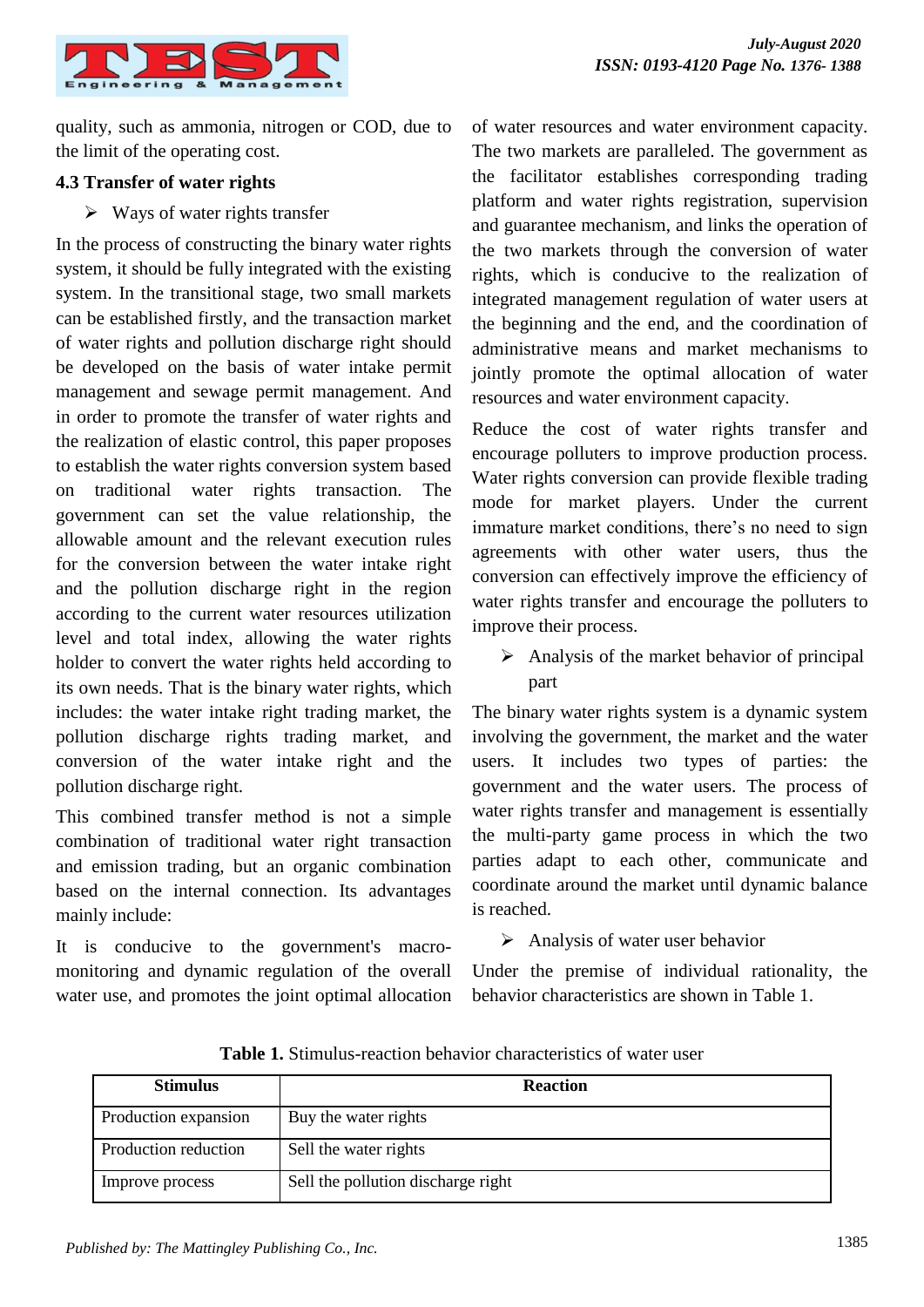

| Improve<br>process<br>expand production | IF $P$ (transfer) $\leq P$ (trade): THEN the pollution discharge right is transferred to<br>the water intake right |
|-----------------------------------------|--------------------------------------------------------------------------------------------------------------------|
|                                         | IF $P$ (transfer) > $P$ (trade): THENsell the pollution discharge right & buy the<br>water intake right            |

Assuming the production process is the same, the water intake and pollution dischargeof the enterprise increase and decrease in the same proportion, when the water users need to expand (reduce) the production scale, the water rights will be purchased (sold) through the market; if the production process is improved , the extra pollution discharge rights will be sold; if production expansion is done while improving the process, there're two choices, one is to sell the right to discharge and purchase the water intake right, and the other is to directly convert the right to discharge into the water intake right, which depends on the cost of water users' access to the same amount of water rights, including price factors and time spent in the transaction or conversion process, labor and other costs:

$$
P = P_{mon} + P_{lim} + P_{hum} \tag{14}
$$

Where, Pmon, Ptim, and Phum are price cost, time, and labor costs, respectively.

## $\triangleright$  Analysis of government behavior

As the macro-controller of the overall utilization rate of water resources and water environment quality, the government aims to ensure the efficient and orderly water resources market and maximize the economic benefits and environmental benefits of water resources. Its main market behaviors include:

Adjust the total amount of water rights in time. As shown in Table 2, N is the number of units divided in the area, and  $q(n)$  and  $qmax(n)$  are the water intake amount and the maximum water intake amount in the unit respectively. After the government completes the determination of the total amount and the initial allocation work, the amount of water intake right or pollution discharge right in the market can be dynamically adjusted according to the market feedback information and the evaluation of the water use status, and the total amount of water rights can be reduced (increased) by means of buyback (auction).

| <b>Stimulus</b>                                                         | <b>Reaction</b>                   |
|-------------------------------------------------------------------------|-----------------------------------|
| $\sum_{n=1}^{N} q(n) \sum_{n=1}^{N} q_{\max}(n)$<br>$n=1$<br>$n=1$      | Buy back the water rights         |
| $\sum_{n=1}^{N} q(n) \leq \sum_{n=1}^{N} q_{\max}(n)$<br>$n=1$<br>$n=1$ | Increase the sale of water rights |
| $\overline{P}(transfer) < \lambda \overline{P}(trade)$                  | Reduce ξ                          |
| $\overline{P}(transfer) \ge \lambda \overline{P}(trade)$                | Increase ξ                        |

**Table 2.**Characteristics of government stimulus – reaction behavior

Establish and timely adjust the value relationship of water rights conversion. The supervision of water rights transaction price is one of the most important contents of water rights management. The water rights conversion system is actually a price guiding mechanism. On the one hand, it will affect the market price of water rights. On the other hand, the government should also make appropriate adjustments based on the feedback of the market to prevent market imbalances caused by improper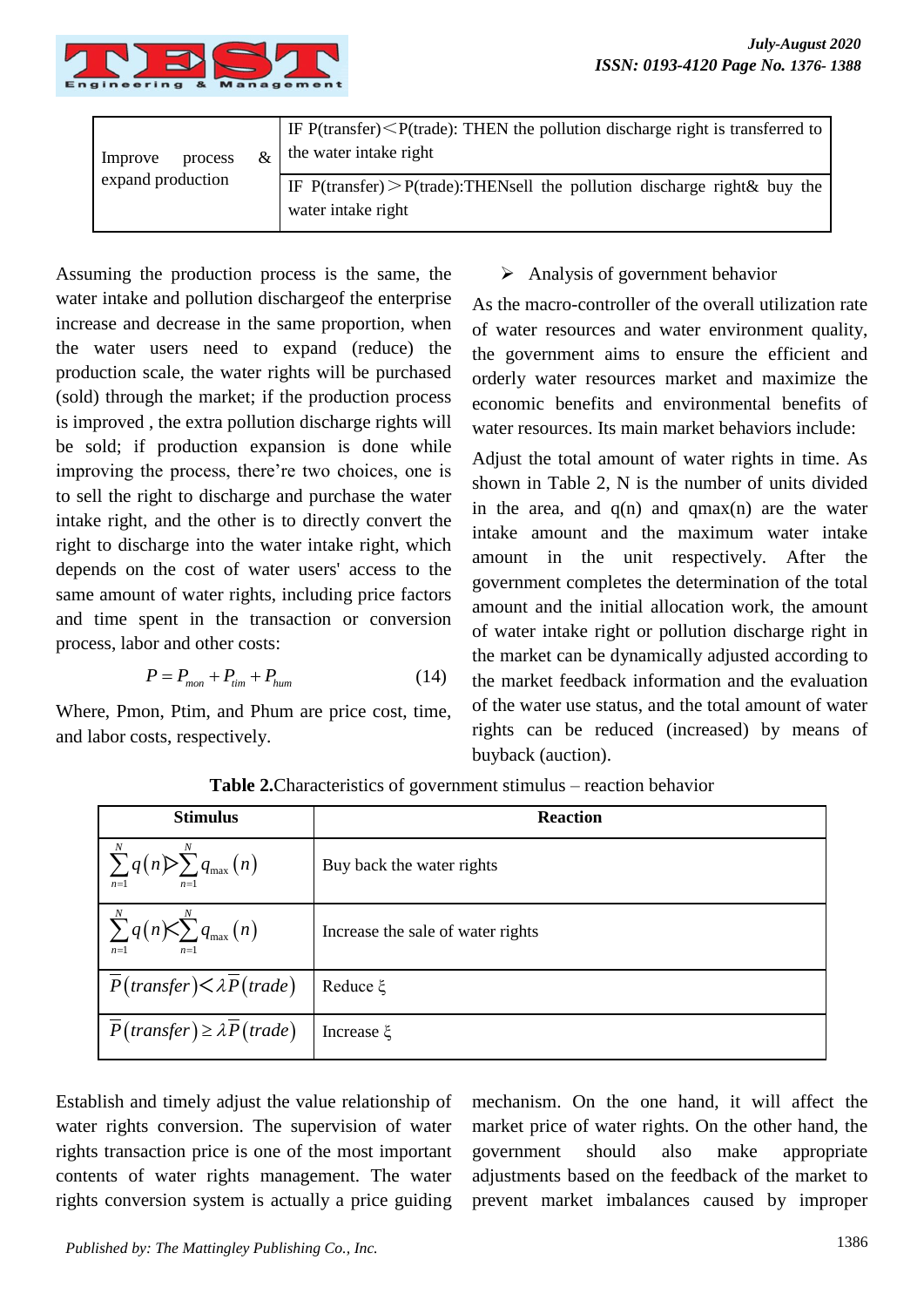

value relationships, and even the extreme scenarios such as collective runs and speculative attacks.

Considering the impact of market price factors, the water rights conversion formula is adjusted by formula (13) to:

$$
\Delta R_e = R_e - \frac{A_t}{C_e} + \xi \left( \alpha - \frac{C_w}{C_e} \right) \Delta q \tag{15}
$$

Where, ξ is the market price factor, and in Table 2,  $P(transfer)$  and  $P(trade)$  are the average cost required for the conversion of water rights in the region and market transactions respectively. The market price can be guided by moderate adjustment of factor  $\xi$ ,  $P$ (*transfer*) will be controlled slightly less than  $P(\text{trade})$  (the threshold can be set as  $\lambda$ times of  $P(\text{trade})$  to achieve incentive for the pollution enterprise to improve the process without occurrence of vicious run.

## **5. CONCLUSIONS**

This paper puts forward a clear and new idea of timely adjusting the total amount of water and the total amount of pollution discharge in the region, and discusses the problem of coordination of the roles and responsibilities between the government and the market and reduction of the transaction cost of the market. The binary dynamic water rights system constructed by the elastic volume control mechanism has positive reference in realization of water quantity and water quality, the beginning and end of water resources utilization, the use and management of water resources within rivers and outside the rivers, and it is one of the development directions of water rights system reform in China, especially in water-rich area.

## **ACKNOWLEDGEMENT**

This work was support by grants from the National key R & D projects (No.2016YFC0402501) and the National key R & Dprojects (No.2018YFC0406404) and the National Natural Science Foundation of China(No.51969021) and Science and Technology

Project of Beijing Municipal Commission of Education Natural Science (No.KM201810857001).

#### **REFERENCE:**

- 1. Azevedo T, Timothy K G, Darrell G F. Integration of Water Quality in Strategic River Basin Planning. Journal of Water Resources Planning and Management, 2000,126(2):85-97. DOI: 10.1061/(ASCE)0733-9496(2000)126:2(85)
- 2. Babel M S, Gupta A D, Nayak D K. A model for optimal allocation of water to competing demands. Water Resources Management, 2005, (19):693-712. DOI:10.1007/s11269-005-3282-4
- 3. Carl B. Market Approaches to Water Allocation-Lessons from Latin America. Journal of Contemporary Water Research & Education, 2010(144):44-49.
- 4. Cai SQ. The Scope and Conditions of Water Rights Transfer. Urban Environment, 2002, 16(1):25-27.
- 5. Cui JY. Water Engineering and Water Rights. Science of Law, 2003(1):65-72.
- 6. Hu JL, Ge YX. Allocation Model and Coordination Mechanism of Water Resources in the Yellow River and the Construction and Management of the Yellow River Water Rights Market. Management World, 2004(8):48-60.
- 7. Hu AG, Wang YH. Public policy of water resources allocation during the transition period: quasi-market and political democratic consultation. China Soft Science, 2000(5):5-11.
- 8. Liu XM. Application Research of Grey Information Renewal Model GM(1,1) in Water Demand Forecasting. International Journal of Simulation: Systems, Science and Technology. UK Simulation Society, 2016, 17(31):18.1-18.5.
- 9. Luo H, Li LX, Wang MH, Liu GB. Water rights quasi-market transaction model and market equilibrium analysis. Journal of Hydraulic Engineering, 2006, 37(4):492-498. DOI:10.13243/j.cnki.slxb.2006.04.017
- 10. Liu M. Quasi-market" and regional water resources management - sociological analysis of water rights transfer in Qingshui District of Inner Mongolia.